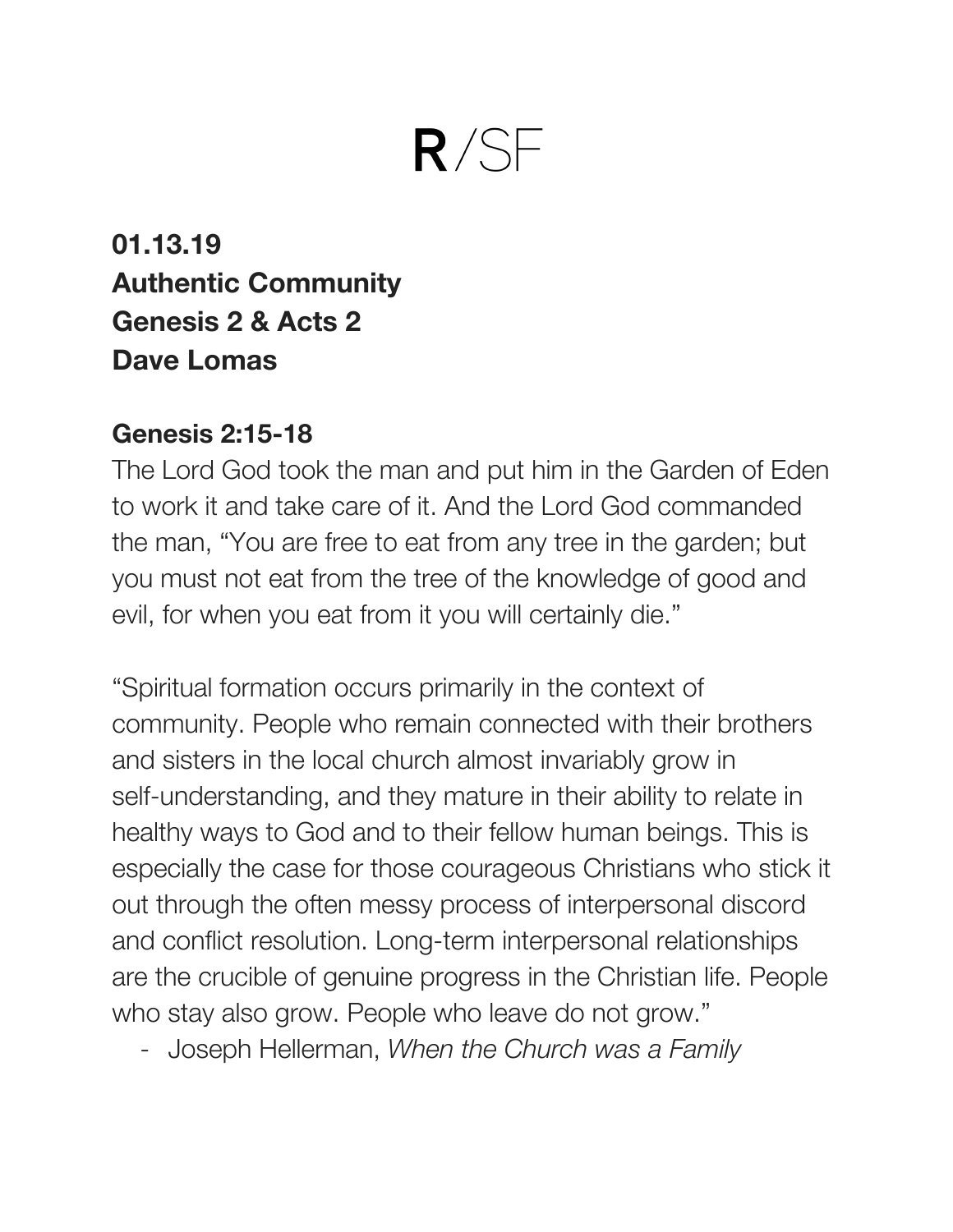

#### **Genesis 1:18**

The Lord God said, "It is not good for the man to be alone. I will make a helper suitable for him."

"We are lonely but fearful of intimacy. Digital connections …may offer the illusion of companionship without the demands of friendship. Our networked life allows us to hide from each other even as we are tethered to each other. We would rather text than talk…But when technology engineers intimacy, relationships can be reduced to mere connections. And then, easy connection becomes redefined as intimacy. Put otherwise, cyber-intimacies slide into cyber-solitudes. And with constant connection comes new anxieties of disconnection, a kind of panic."

- Sherry Turkle, *Alone Together: Why We Expect More from Technology and Less from Each Other*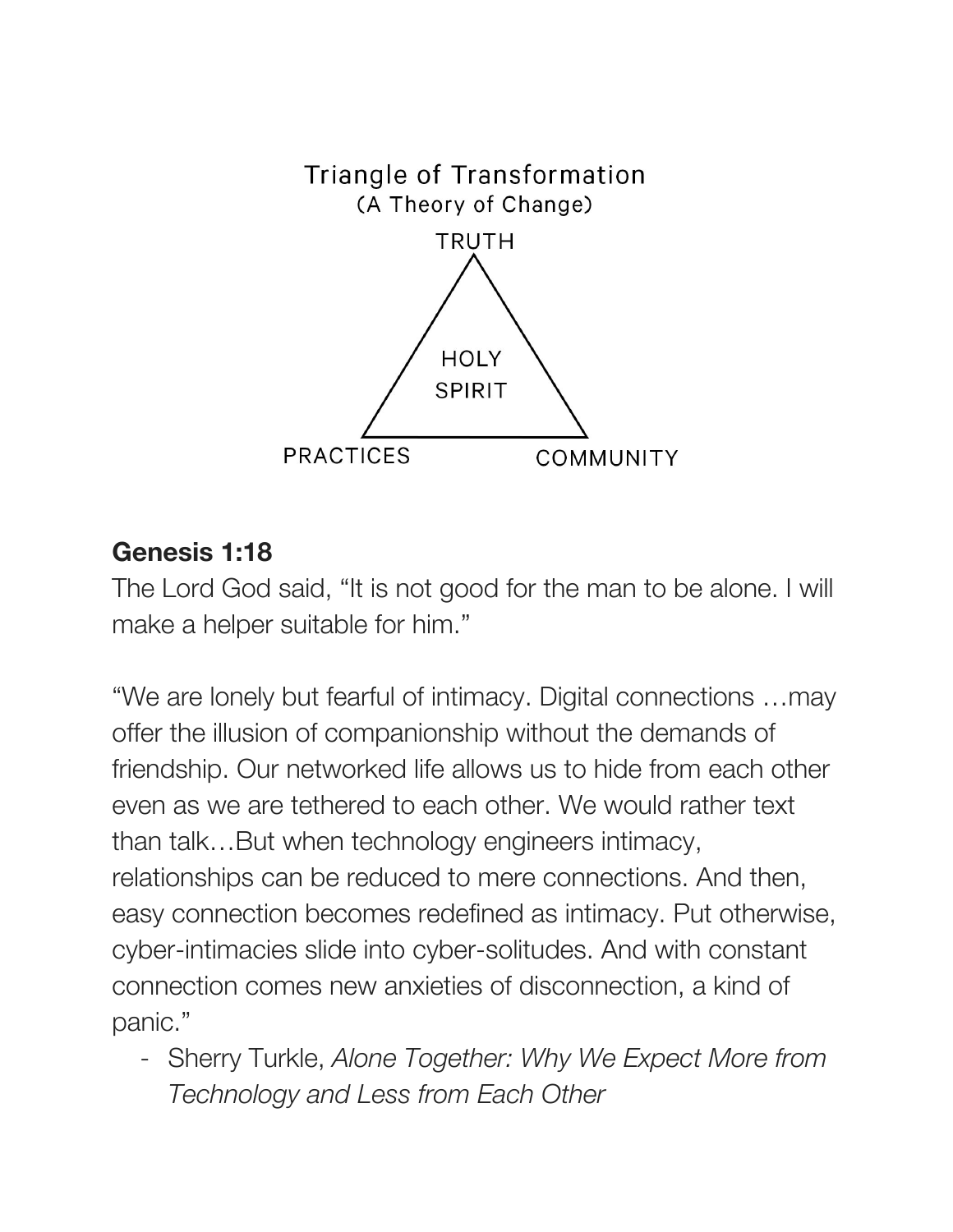## **Genesis 1:18**

The Lord God said, "It is not good for the man to be alone."

### **We are created and hardwired for community.**

"The myth surrounding vulnerability is 'I can go it alone.' One line of defense that I encounter is 'I don't need to be vulnerable because I don't need anyone.' I'm with you. Some days I wish it were true. The problem, however, is that needing no one pushes against everything we know about human neurobiology. We are hardwired for connection. From our mirror neurons to language, we are social species. In the absence of authentic connection, we suffer."

- Brene Brown, *Dare to Lead*

### **Genesis 1:26**

Then God said, "Let us make mankind in our image, in our likeness…"

# **Acts 2:41**

Those who accepted his message were baptized, and about three thousand were added to their number that day.

### **Acts 2:42-47**

They devoted themselves to the apostles' teaching and to fellowship, to the breaking of bread and to prayer. Everyone was filled with awe at the many wonders and signs performed